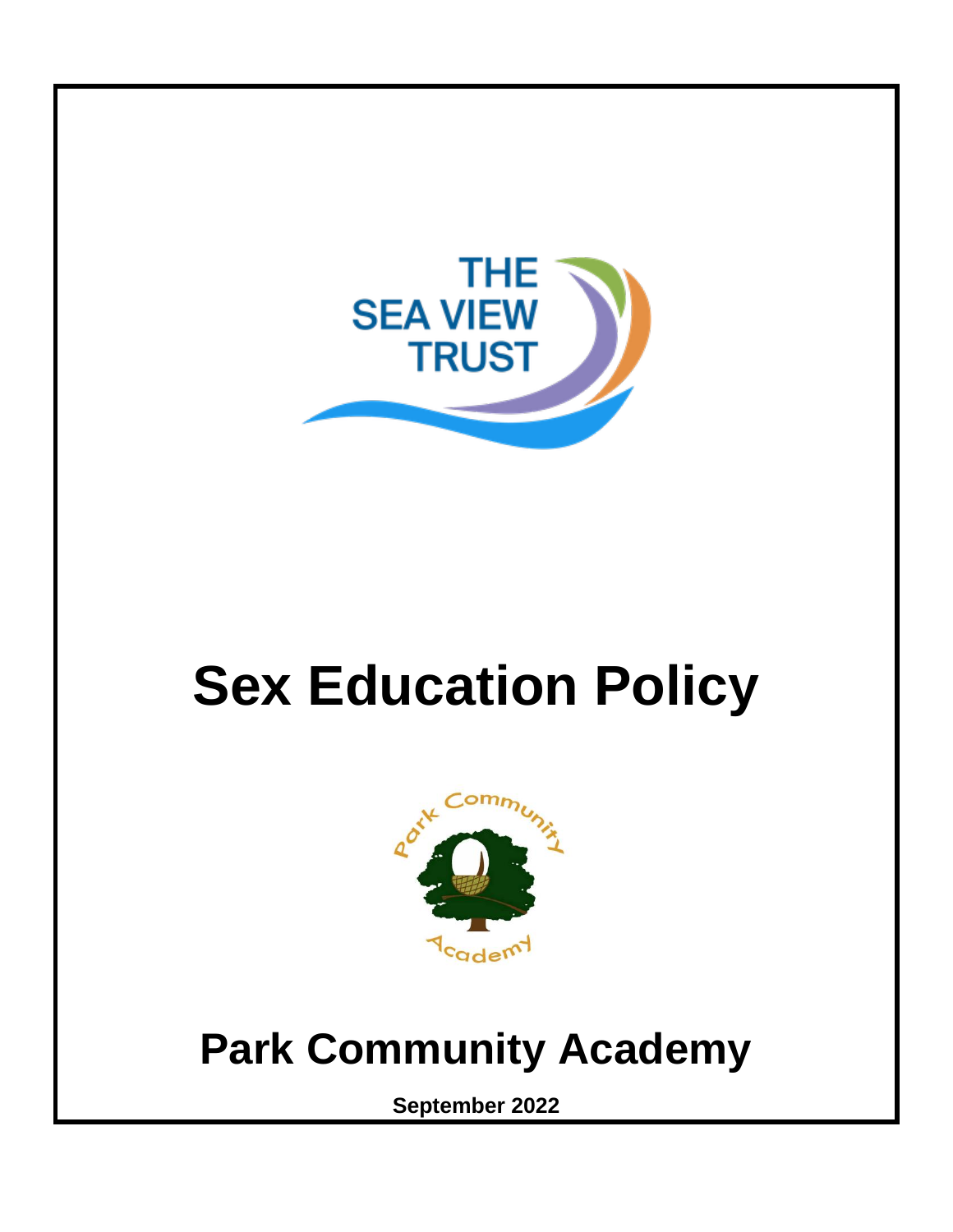

#### **"We grow together, we learn together, we will achieve our best together."**

#### **Statement of Intent**

At Park Community Academy, we understand the importance of educating our pupils about sex, relationships and their health. We believe it helps them make responsible and well informed decisions about their lives. The teaching of RSE can help prepare pupils for the opportunities, responsibilities and experiences of adult life. It allows us to promote the spiritual, moral, social, cultural, mental and physical development of pupils at school and in the wider society.

We have an obligation to provide our pupils with high-quality, evidence and age appropriate teaching of these subjects. This policy sets out how the schools RSE curriculum will be organised and delivered to ensure it meets the needs of all its pupils.

The teaching of sex and relationship education, including STI education, to all secondary and primary aged pupils is a statutory requirement. At Park Community Academy we believe that it is lifelong learning about physical, moral and emotional development. It is about understanding the importance of family life, stable and loving relationships, respect, love and care .It is also about the teaching of sex, sexuality, and sexual health.

Sex and relationship education at Park Community Academy will be provided in such a manner as to encourage young people to have regard for moral considerations and the value of family life while being able to make safe, informed decisions about their own sexual health and sexuality. The delivery of and curriculum content followed for Sex and Relationship education as well as the available resources will be monitored and evaluated as stated in the Curriculum, monitoring and evaluation policy.

This policy operates in conjunction with the following school policies.

- 1. Behaviour policy
- 2. Equal opportunities policy
- 3. PSHE policy
- 4. Anti-bullying policy
- 5. Child protection and safe guarding policy

# **Roles and Responsibilities**

**The governing body** is responsible for ensuring that the RSE curriculum is well led, effectively managed and well planned. They are also responsible for evaluating the quality of provision through regular and effective self-evaluation, providing clear information to parents on the subject content and the right to withdraw. In addition, they must ensure that RSE is resourced, staffed and timetabled in a way that allows the school to fulfil its legal obligations.

**The head teacher** retains the overall responsibility for the implementation of this policy, ensuring that all staff are suitably trained to deliver the subject. Included in this responsibility is the reviewing of all requests to withdraw from the non-statutory elements of the curriculum made by parents. In such circumstances the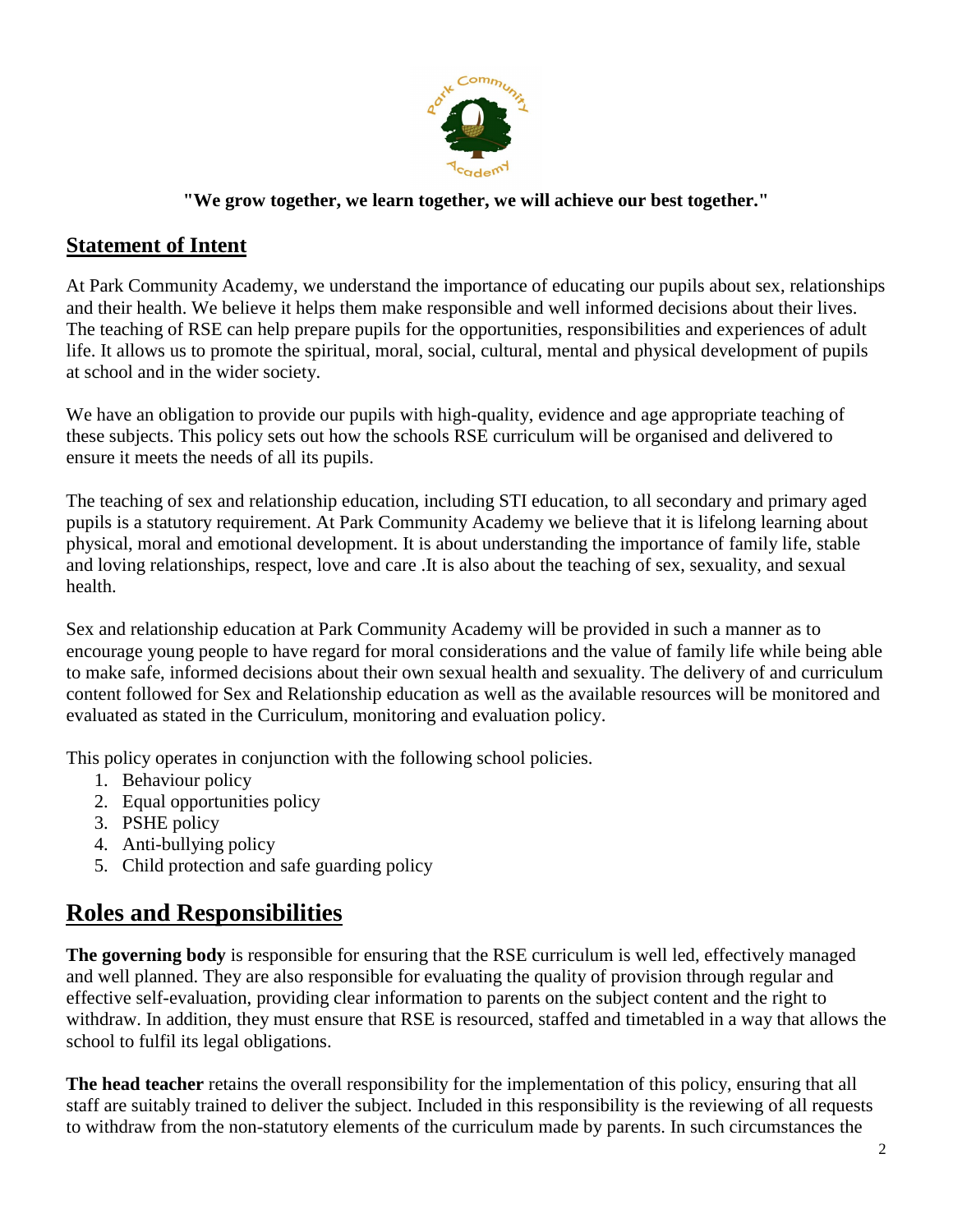head teacher must clarify the nature and purpose of the curriculum, including the benefits of receiving the education. Pupils who are withdrawn must have an appropriate and purposeful education provided. The head teacher must also ensure that parents are made aware of this policy, that this policy and its effectiveness is reported to the governing body and that parents have the opportunity to view and are consulted regarding the schools RSE curriculum.

**The subject leader** will be responsible for overseeing the delivery of RSE, making sure that the curriculum is age appropriate, of high quality and flexible enough to take on board the needs of our pupils at PCA. They must monitor the learning and teaching of RSE and advise teaching staff on its implementation. The subject leader must make available a plan (created in conjunction with staff across the school) that shows continuity and progression between each year group and assist the development of colleague's expertise in the subject. Adequate resources must be made available to support the teaching of the curriculum making sure that the school meets its statutory requirements in relation to RSE. The lead teacher will also be responsible for organising, providing and monitoring any relevant CPD opportunities in the subject. The lead teacher is also responsible for ensuring the correct standards are met for recording and assessing pupil performance. The lead teacher will review this policy on a two yearly basis.

**The subject teacher** must act in accordance with and promote this policy. They must deliver RSE in a sensitive way that is of high quality and is appropriate to the age or developmental stage of their pupils. Subject teachers must not express personal views or beliefs when delivering the curriculum. They must plan lessons effectively utilising a range of teaching methods that are inclusive and accessible to the students at PCA. Subject teachers must report and record on pupil progress using the schools ARRA methods. They must liaise with the subject leader or a member of the SLT if there are any individual pupil issues that arise in the teaching of RSE. Staff must report any safeguarding concerns or disclosures that pupils may make as a result of the teaching of RSE to the DSL. Staff must also respond appropriately to pupils whose parents have requested to withdraw them from the non-statutory components of RSE, by providing them with alternative education opportunities.

# **AIMS**

The aim of RSE is to give young people the information they need to help them develop healthy, nurturing relationships of all kinds, not just intimate relationships. It should enable them to know what a healthy relationship looks like and what makes a good friend, a good colleague and a successful marriage or other type of committed relationship. It should also cover contraception, developing intimate relationships and resisting pressure to have sex (and not applying pressure). It should teach what is acceptable and unacceptable behaviour in relationships. This will help pupils understand the positive effects that good relationships have on their mental wellbeing, identify when relationships are not right and understand how such situations can be managed.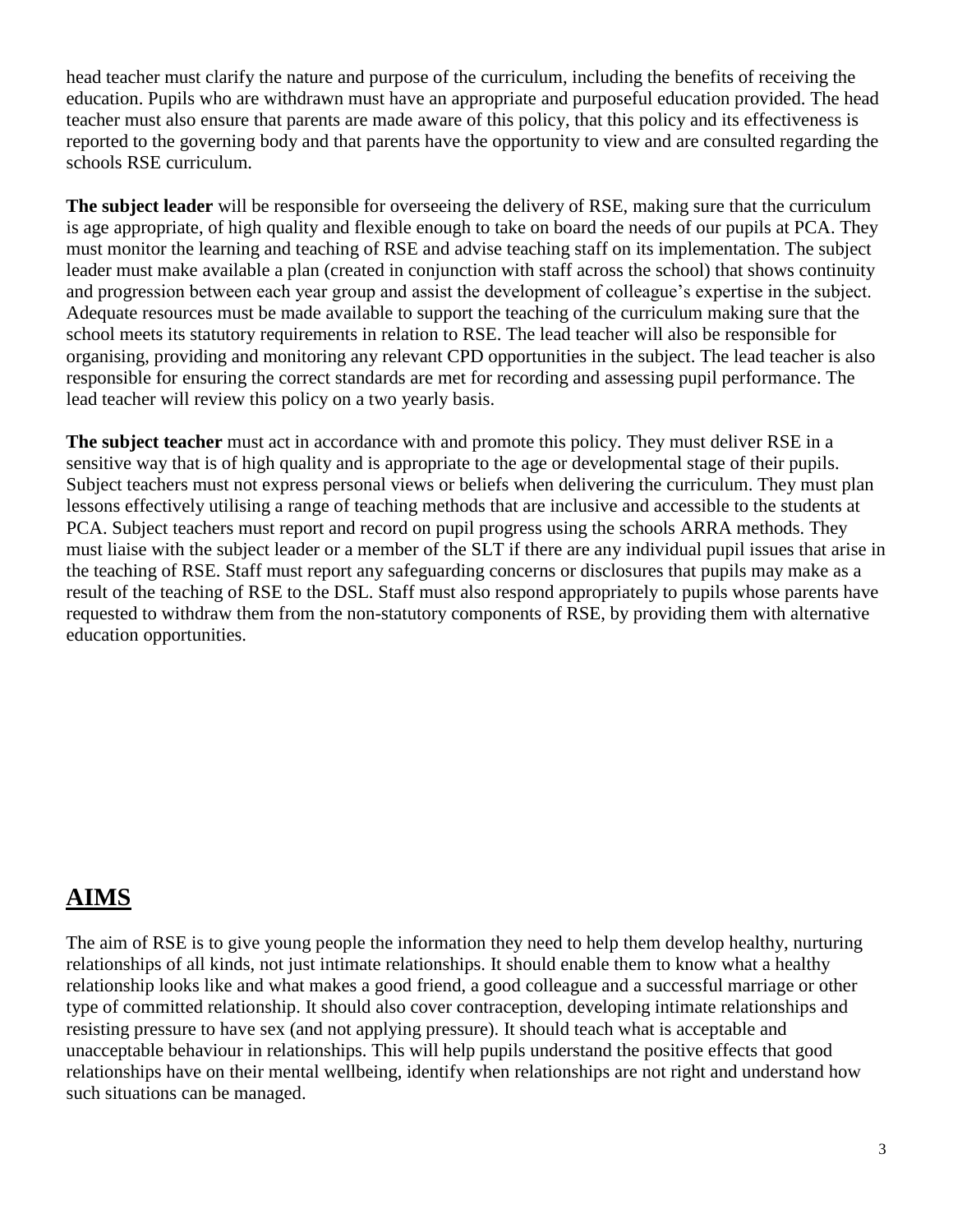#### **In KS 1&2**

- To (in conjunction with science teaching) identify parts of the body and establish gender
- To (in conjunction with science teaching) encourage an elementary understanding of human reproduction.(life cycles, life processes
- To lay the foundations for personal and social development
- To address concerns and correct misunderstandings that pupils may have gained from the media or their peers.
- To develop confidence in talking, listening and thinking about feelings and relationships.
- To develop the skills required to protect themselves and ask for help and support.

# **In KS 3,4 & 5**

- To identify pupil achievement at the end of Key Stage 2 and build upon this knowledge.
- To encourage positive values and a moral framework that will guide pupils decisions, judgement and behaviour.
- To develop the awareness of their sexuality and understand human sexuality
- To develop an understanding of the arguments for delaying sexual activity.
- To develop an understanding of the reasons for having protected sex.
- To develop an understanding of the consequences of their actions and to encourage them to behave responsibly within sexual and pastoral relationships.
- To develop the skills to prevent them being exploited or exploiting others
- To develop confidence and self-esteem to value themselves and others.
- To give information relating to access to confidential sexual health advice and support.
- To develop sufficient skills and knowledge to protect themselves and future partners from unwanted pregnancies and sexually transmitted diseases including HIV
- To be encouraged to communicate effectively.
- To know the risks of online relationships including that where material shared with another person may be shared online further and the difficulty of removing this material and its associated consequences.
- To know that specifically sexually explicit material e.g. pornography, presents a distorted picture of sexual behaviours, can damage the way people see themselves in relation to others and negatively affect how they behave towards sexual partners.
- To know that sharing and viewing indecent images of children is a criminal offence which carries severe penalties.
- To know the law relating to sexual relationships
- To be aware of the characteristics of positive and healthy friendships in all contexts including online.
- To know that there are different types of stable, committed relationships.
- To know what marriage is and what legal rights and protections it carries as appose to those who only cohabit or marry without a legal ceremony

**In the secondary phase it is also a requirement to include teaching about HIV, AIDS and other Sexually Transmitted infections at a point appropriate to the age and maturity of the pupils.**

# **Subject Co-ordination**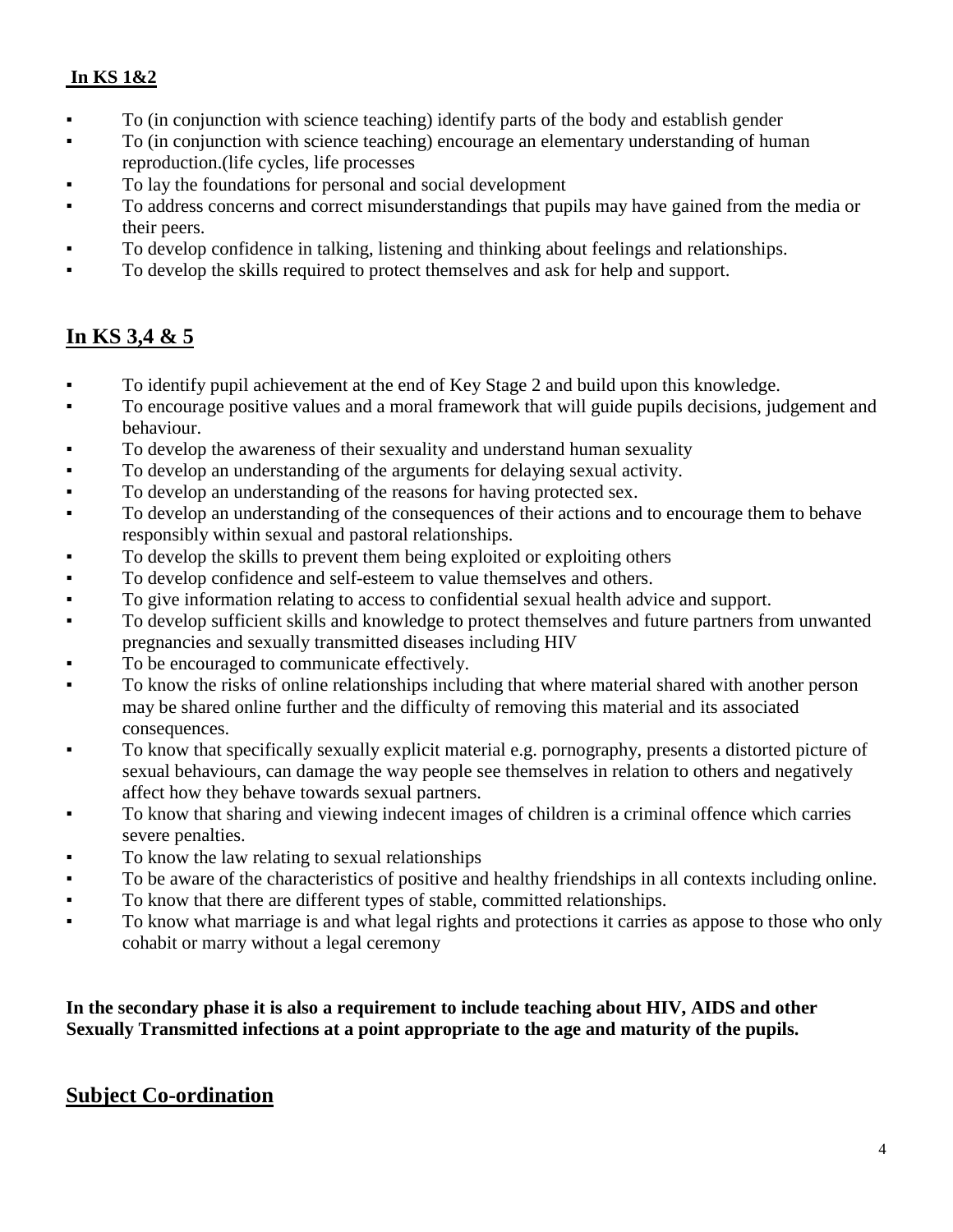In order to meet these aims, Sex and Relationship Education is organised as part of the PSHE Curriculum, underpinned by work in the Science, RE and Citizenship curriculum areas. The Science and PSHE Coordinators will have overall responsibility for the curriculum content and resources, whilst liaising with all Keystage co-ordinators and relevant subject co-ordinators. (RE, Citizenship)

Sex and Relationship education will be delivered through cross-curricular topics and, where appropriate, through blocked modules of work. The balance between these types of delivery will depend upon the age and ability of the pupils concerned.

In order for the teaching of Sex and Relationships to be effective, the following key skill areas will also be encompassed within the curriculum at an appropriate time and level dependent upon the age and abilities of the pupils

### **i) Attitudes and Values**

- Learning the importance of values and individual conscience and moral considerations.
- Learning the value of family life, marriage and stable and loving relationships for the nurture of children
- Learning the value of respect, love and care
- Exploring, considering and understanding moral dilemmas
- Developing critical thinking as part of decision making

### **ii) Personal and Social Skills**

- Learning to manage emotions and relationships confidentially and sensitively
- **•** Developing self respect and empathy for others
- Learning to make choices based on an understanding of difference and with an absence of prejudice.
- Developing an appreciation of the consequences of choices made
- Managing conflict
- **•** Learning how to recognise and avoid exploitation and abuse.

# **iii) Knowledge and Understanding**

- Learning and understanding physical development at appropriate stages.
- Understanding human sexuality, reproduction, sexual health, emotions and relationships.
- Learning about contraception and the range of local and national sexual health advice, contraception and support agencies
- Learning the reasons for delaying sexual activity and the benefits to be gained from such delay.
- The avoidance of unwanted pregnancy.

# **TEACHING AND LEARNING STRATEGIES**

A wide range of teaching styles will be used with an emphasis upon encouraging pupils to take responsibility for their own learning.

Active learning methods will include among others role-play, drama, story telling, use of visitors, case studies and discussion techniques.

Sex and Relationship Education will be taught in Park Community Academy as part of a planned Personal, Social and Health Education (PSHE) which may be additionally covered within:-

- **•** The National Curriculum
- **Science Lessons**
- Citizenship
- Circle Time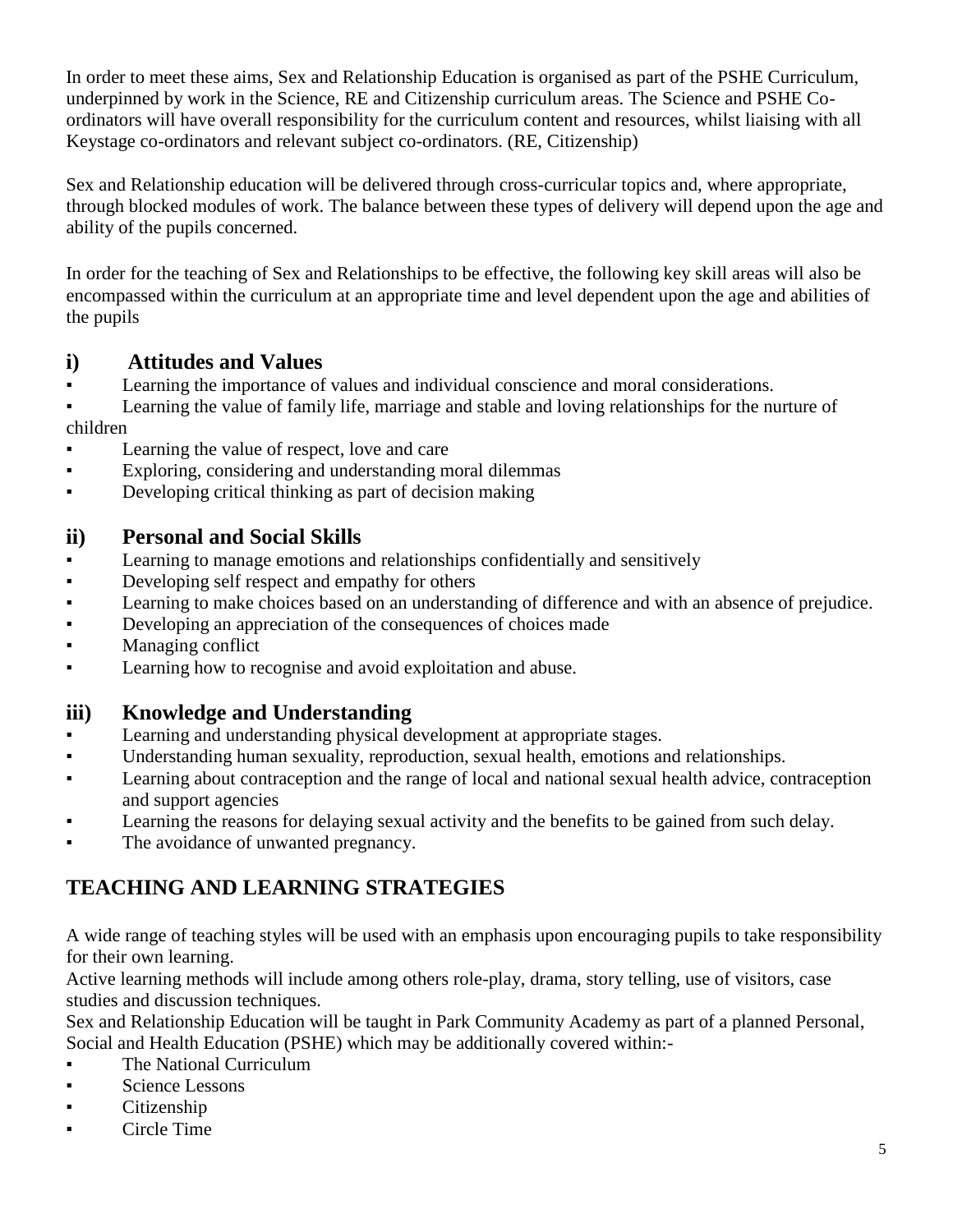- School Guidance and Support systems
- Assemblies
- Visits
- Special projects
- **Religious Education**

Sex and Relationship Education will be taught in Key stages in either class groups or small groups led by teaching staff or Support Assistants. It is important that not only are the needs of the group met but also that the individual needs of every pupil should be taken into consideration

At primary level the teaching will focus on the building blocks for positive relationships with particular reference to friendship, family relationships and relationships with other children and adults. Children will also be taught to recognise different types of abuse including emotional, physical and sexual. This will follow that students are aware of their own privacy and the rights over their own bodies.

At secondary level students will be taught about safer sex, sexual health and making informed and healthy choices as they enter young adult life. There will be opportunities in the curriculum where appropriate to discuss and engage in conversation regarding LBGTQ, sexual grooming, domestic abuse (including coercive and controlling behaviour) and the physical and emotional damage done by FGM, sex trafficking and pornography.

At Park Community Academy there can be a very wide difference in maturity as well as ability within a class group therefore, if it is deemed necessary, either by teaching staff or from a parental request, it is possible for a one:one discussion session to be set up either with school staff or Health Professionals in order to deal with individual needs or problems. (see Management of Controversial Issues.)

In order to create an effective climate for learning, it is the school's policy to involve pupils in the setting of ground rules for all PSHE lessons including Sex and Relationship education.

#### **Management of Controversial and Sensitive Issues**

Sex and Relationship Education will naturally involve learning from real-life experiences, where sensitive and sometimes controversial issues may arise. Pupils will not be sheltered from them but they will be dealt with in a sensitive manner relevant to the age and understanding of the pupils concerned.

Issues that are likely to be sensitive are:-

- Personal sexuality
- Bullying
- Sexual health
- Personal hygiene
- Sexual health issues
- Changes in puberty
- Menstruation
- Masturbation
- Contraception
- STI infections
- Abortions
- Social media and inappropriate sexualised behaviour including pornography.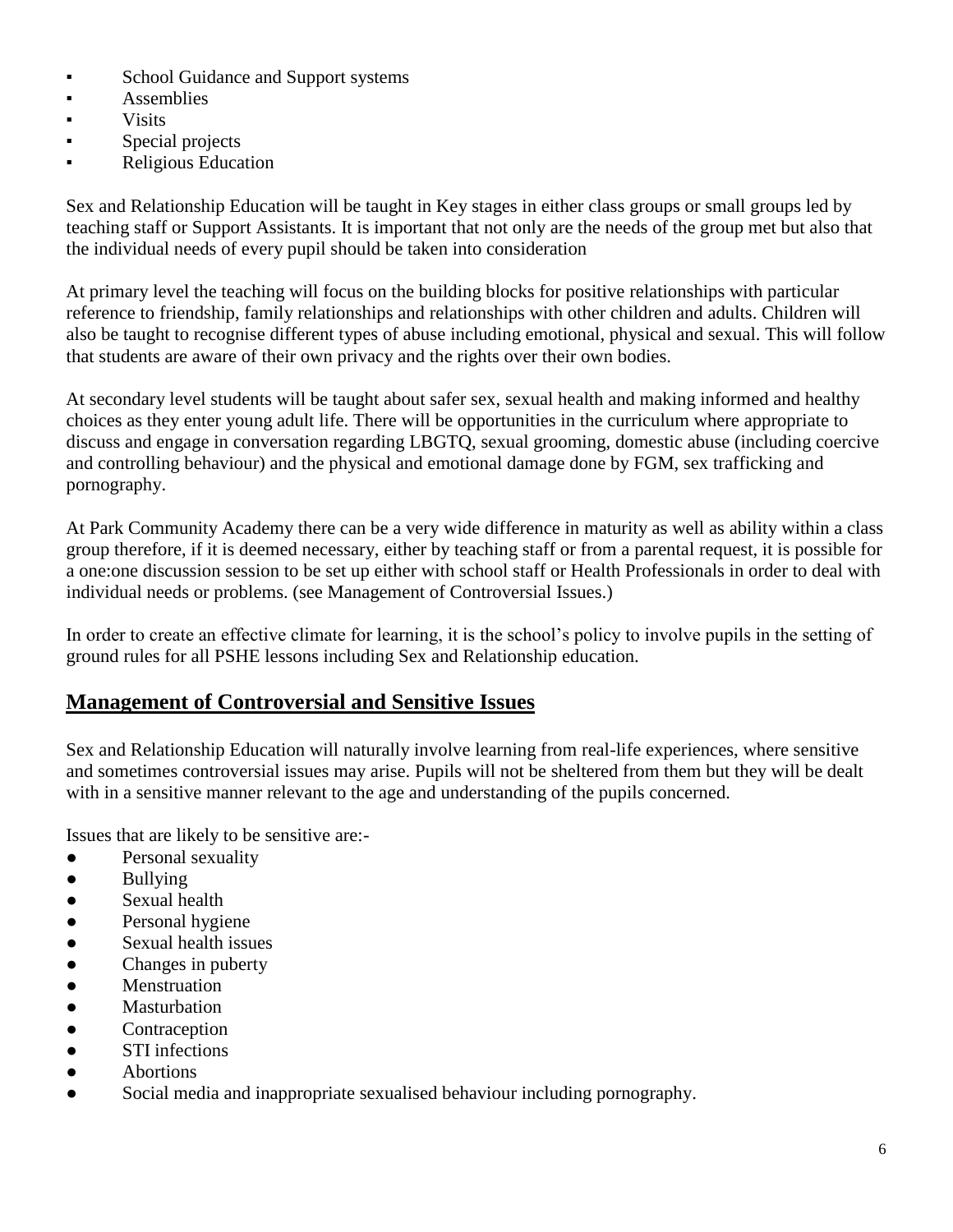It is suggested, that during the teaching of Sex and Relationship Education, that:-

- Ground rules are set for behaviour and expectations during group discussions
- Pupils are aware that some material or information should only be discussed in a one-to-one discussion with an appropriate adult and not in front of other pupils.
- Pupils have access to balanced information to enable them to make their own informed opinions and choices.
- The individual needs are catered for as well as the needs of the group.

There is provision in place for one-to-one discussions with an appropriate member of staff. All teachers should be aware of the School's Child Protection Policy. They should ensure that all pupils are aware that members of staff are not able to offer unconditional confidentiality.

# **Mental Well being**

Mental well-being will be included throughout the teaching of RSE as it is an integral part of any relationship. Mental well-being will have an overarching golden thread that runs through the entire PSHE scheme of work and not just solely in the RSE curriculum.

# **Monitoring and Evaluation**

The content, delivery and outcomes of Sex and Relationship Education throughout the school, will be monitored and evaluated periodically and systematically.

The pupils will be involved in the evaluation through the use of discussions and/or questionnaires in a manner relevant to their age and ability.

Information about the long term development of this subject will be provided for the Senior Management team to enable it to be incorporated into the School Development Plan to ensure ongoing continuity and development of the curricular content, coverage and resources.

# **Parental Involvement**

Parents will be made aware of the School's Sex and Relationship curriculum and they are encouraged to examine any material and resources being used within school with their children. Communication with parents continues throughout the year. They are informed every time any sensitive issues are about to be covered and encouraged to give feedback to the school.

Parents will have the right to request that their child be withdrawn from any or all of the sexual education delivered as part of the statutory RSE. This will endeavour until three terms before the student turns 16 at which point the choice will rest with the student themselves. Students may not be withdrawn from any or all of the relationships part of the RSE program.

# **EDUCATIONAL VISITS AND VISITORS TO SCHOOLS**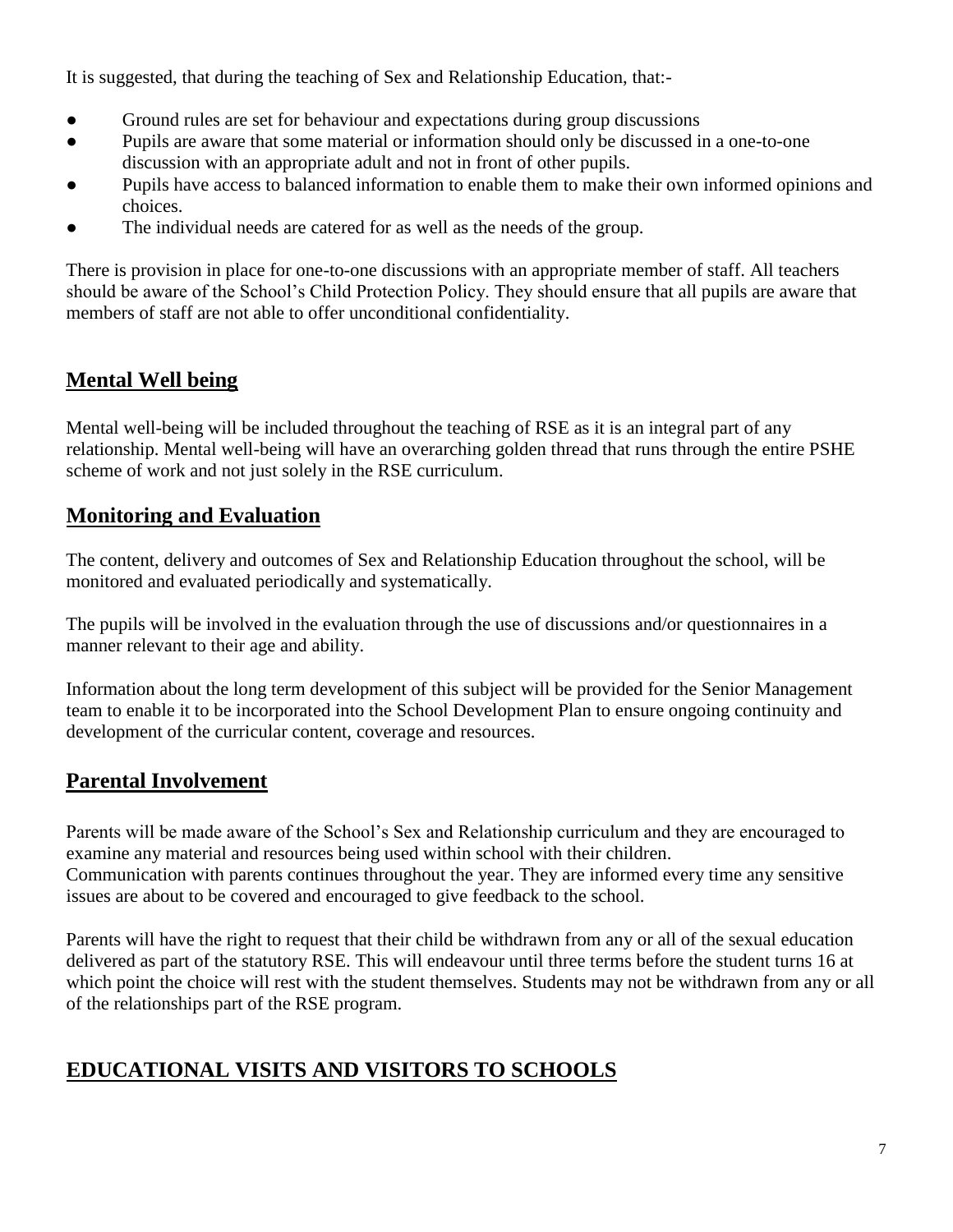Some parts of the planned Sex and Relationship education may benefit from a visitor coming into school to work with the pupils or by the pupils taking part in an educational visit. On both these occasions, the outside agency will have agreed the aims and objectives of their educational input prior to working with the pupils. The content of the input will be in line with the school sex and relationship policy and be discussed with the Science and PSHE co-ordinators or representative prior to the visit taking place. The teacher will be present and will be an active contributor to pupil's learning throughout the lesson.

A link with the school learning mentor will be maintained throughout the key stages. A programme of visits relevant to the age and ability of the pupils concerned will be used to develop the pupil's ability to trust and confide in a member of the School Health Team. In some cases, an individual or small group discussions may take place dependent upon the needs of a particular age group but still bound by the school's policy.

When working within a classroom situation (either within the school or on an educational visit) the health professionals are bound by the school policy. Outside the teaching situation, health professionals can give one to one advice or information to a pupil on a health-related matter, part of this process could include counselling, explanations of access to confidential sexual health and relationship advice and discussion about talking to parents. However, when they are in consultation with an individual pupil, the health professional should follow their own professional code of conduct.

# **Resources**

All relevant resources are kept within each Key Stage. The Key Stage co-ordinators will liaise with the Science and PSHE Co-ordinators to ensure the relevance and age appropriateness of material being used.

The Co-ordinators will, with assistance from Team Leaders evaluate existing resources and purchase new material when they become available.

A bank of human resources will be developed alongside possible external visits. These will be linked to other curriculum areas and written into the scheme of work for PSHE.

# **Professional Development**

The co-ordinator will:-

- Attend appropriate in-service courses and report back to staff.
- Ensure that all staff involved in the teaching of Sex and Relationship Education are comfortable with the topics being taught. This will involve regular input form the PSHE
- Endeavour to keep up-to-date with personal reading relating to current issues, developments and new resources.
- Help to arrange and organise school-based in-service activities as part of the whole school INSET programme.

#### The members of staff with overall responsibility for RSE

#### **Primary phase: Hannah Barton Secondary phase: Michael Shanagher**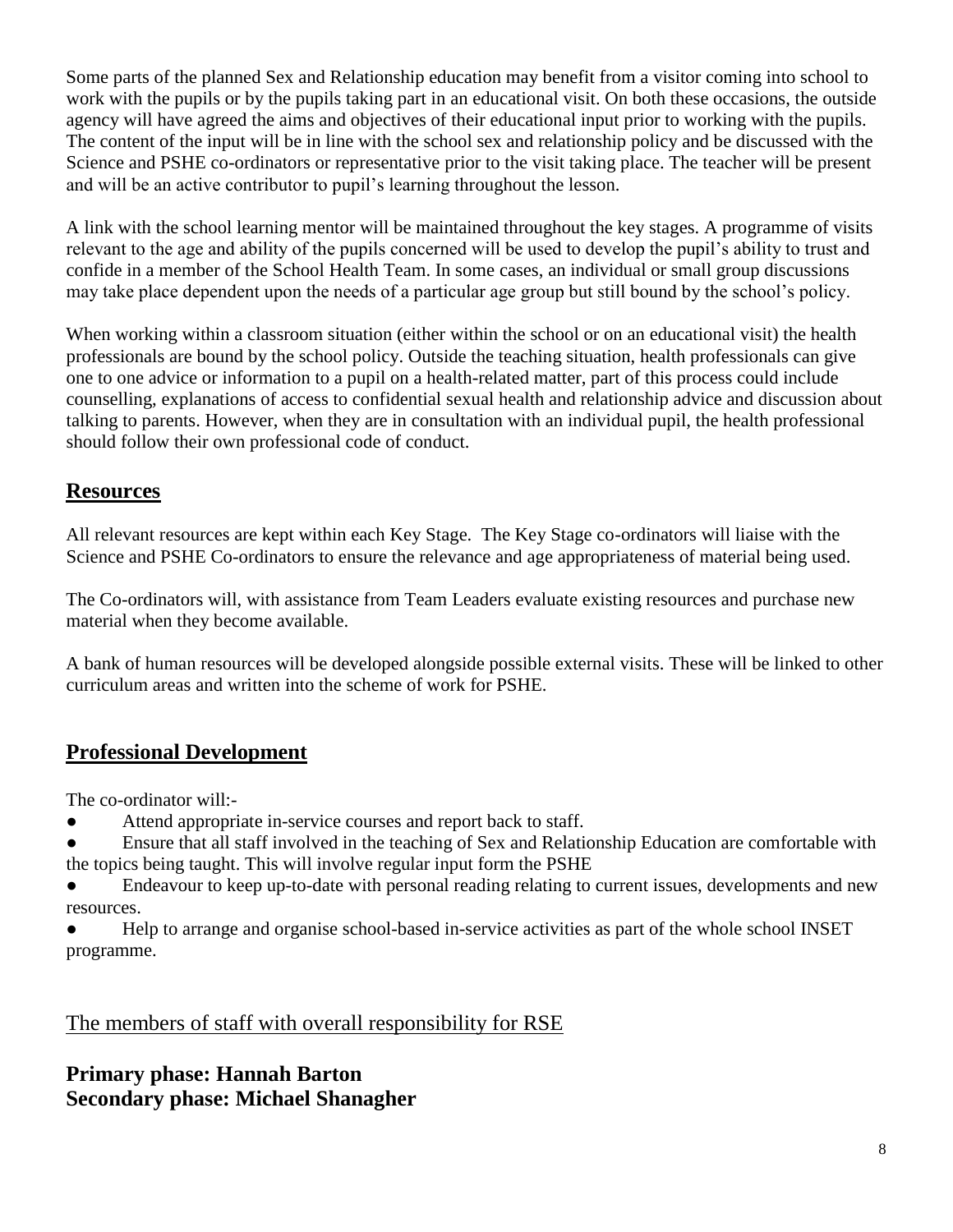This policy will be reviewed on a two-year cycle.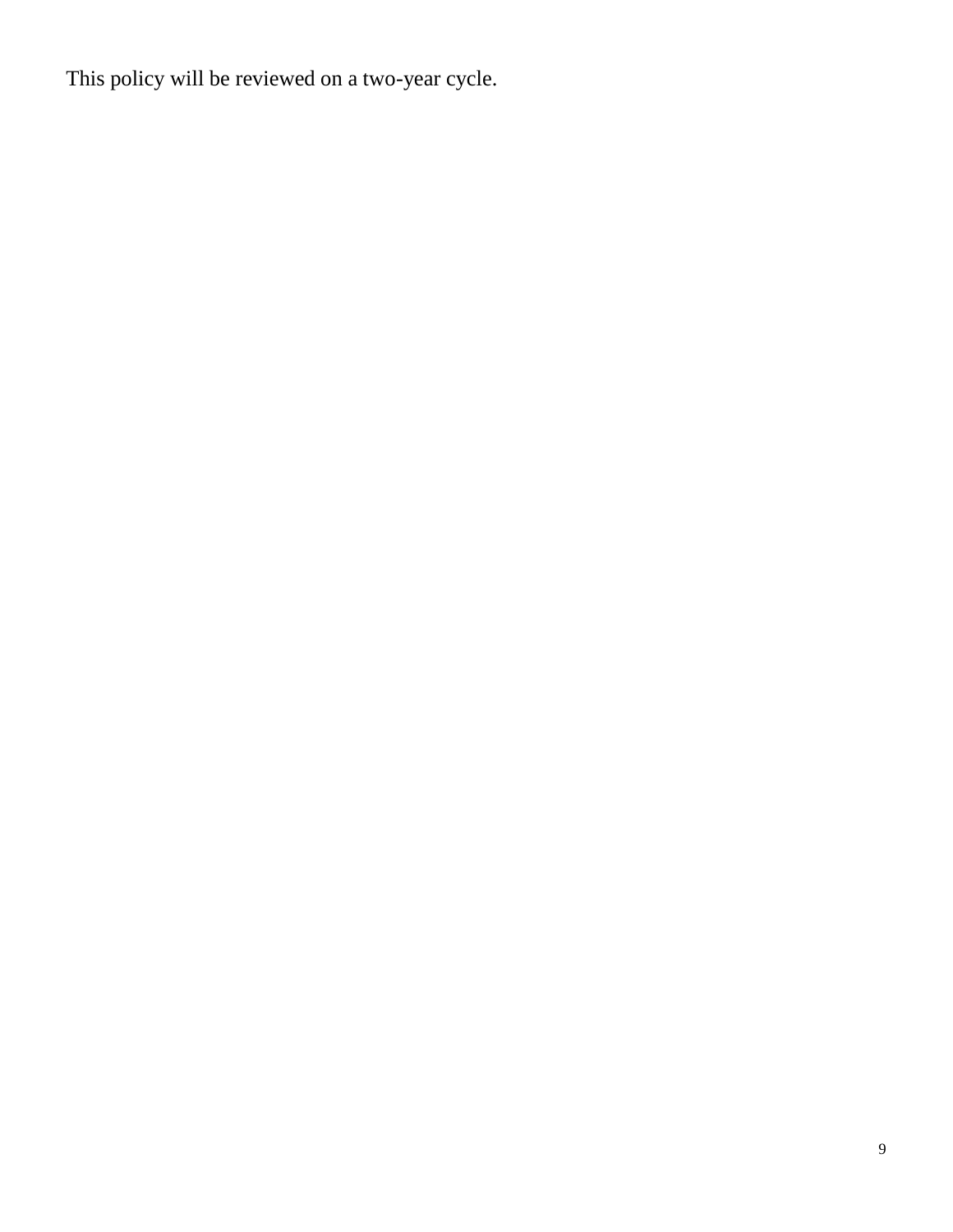# **APPENDIX**

# **SCHEME OF WORK**

#### **A In the Primary Stage**

The pupils will be taught the statutory requirements POS for Science using appropriate materials and resources.

The following topics are in addition to the statutory requirements and apply to the statutory requirement for sex and relationship education

It is important to note that due to the needs of PCA pupils staff within key stages will decide which key stage curriculum is the most relevant to each child as they may not be working at an age appropriate level.

#### **The pupils will be taught:-**

#### **In KS1**

- That humans develop at different rates and that human babies have particular needs.
- To name some of the parts of the body and be introduced to the concept of male and female.
- About personal safety and ways to seek help
- To appreciate ways in which people learn to live and work together by listening, discussing and sharing.
- Understanding positive relationships.

#### **In KS2**

- To name parts of the body and describe how their bodies work
- About some of the basic physical, emotional and social changes which take place at puberty.
- About relationships at home and at school and how these can be improved by listening and talking to others.
- That there are many different patterns of friendship
- How to recognise potential hazards and some of the ways protect themselves.
- How to seek help and support from home, school and outside agencies.
- Developing positive relationships.

#### **B In the Secondary Phase**

These schemes have been co constructed with a range of staff across the academy and consulted with the students to assess the appropriateness and need within the academy setting. The schemes of work are attached the appendix of this document.

#### **The pupils will be taught:-**

#### **In KS3**

- About the physical, emotional and social changes that take place at puberty
- About human reproduction including the menstrual cycle and fertilisation.
- To develop the skills needed to make informed personal choices when managing relationships to prevent risks to personal safety and health and how to seek help if it is required.
- To develop the skills needed to recognise and avoid unwanted sexual experiences.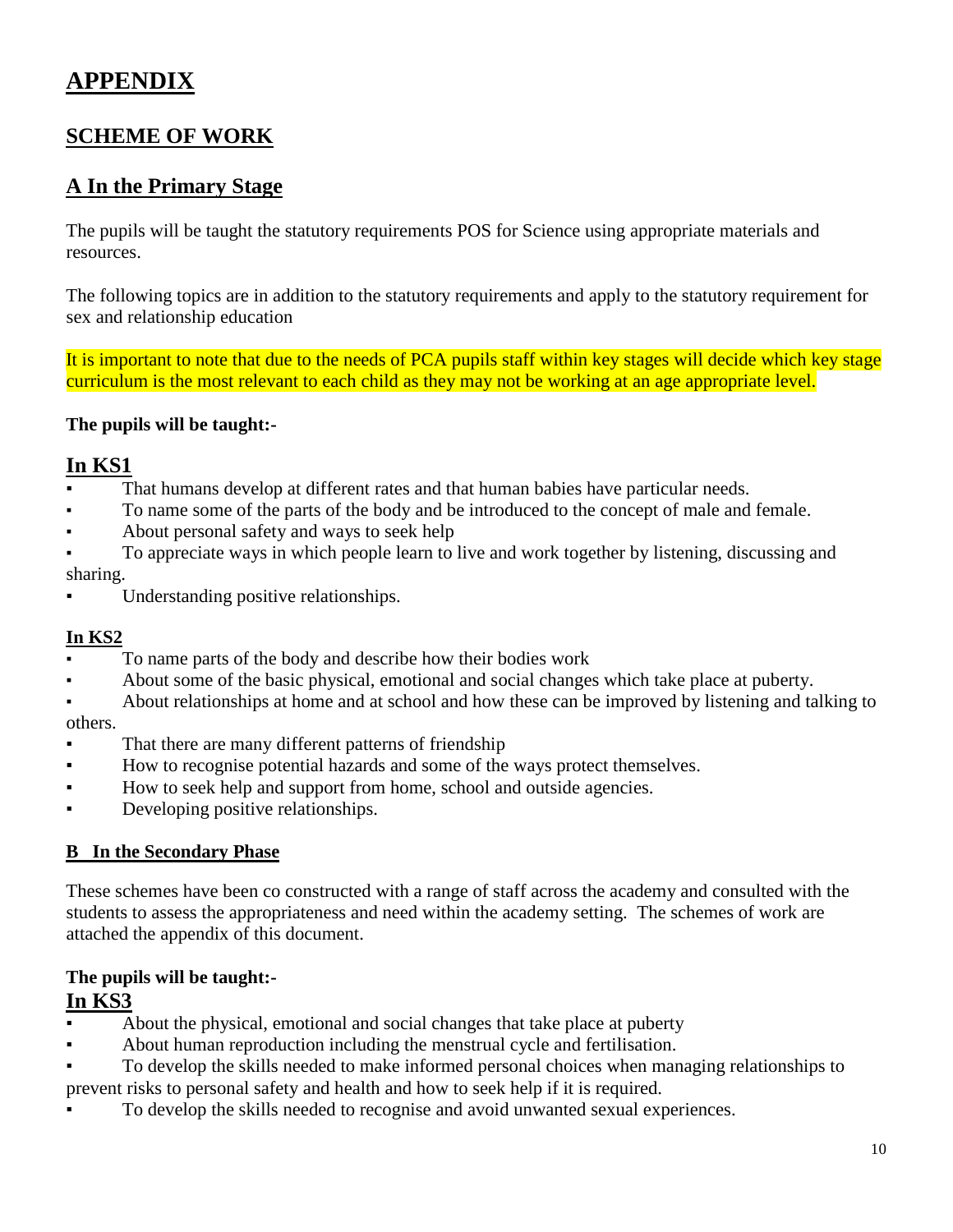- About moral values and to explore those held by different cultures and groups.
- To understand the concept of stereotyping and identify it's various forms.
- To understand the consequences of their actions and to behave responsibly at all times.
- To develop the skills for effective communication.

# **In KS4 & 5**

- To be aware of the range of sexual attitudes and orientations in present day society.
- To be aware of their own sexuality and to understand human sexuality.
- To understand that people have the right not to be sexually active and the arguments for delaying sexual activity.
- To recognise that parenthood is a personal choice and to recognise the biological and social factors which may influence sexual behaviour and the consequences.
- To know the laws applying to sexual relationships, sexuality, sexual health and gender identity.
- To know the online dangers of pornography
- To understand about abortion
- To be aware of how gangs use sexual exploitation to groom and radicalise vulnerable people.
- To understand human reproduction and birth
- To be aware of the advantages and disadvantages of various contraceptive methods which are available.
- To discuss sensitive and controversial issues (contraception, abortion, STI's, HIV, birth, child rearing ) which involve the consideration of attitudes, values, beliefs and morality in order to encourage the development of positive values, judgements and behaviour
- To identify the need for preventive health care and treatment and to know what this may involve.
- To be aware of ways to seek support and advice from statutory and voluntary organisations (Connect, Relate)
- To be aware of how relationships can be affected by loss, bereavement, separation or divorce and to discuss the skills required to deal with these situations.
- To be aware of how and when to use assertiveness skills for negotiating relationships.
- To discuss issues such as sexual harassment in terms of their effect on individuals.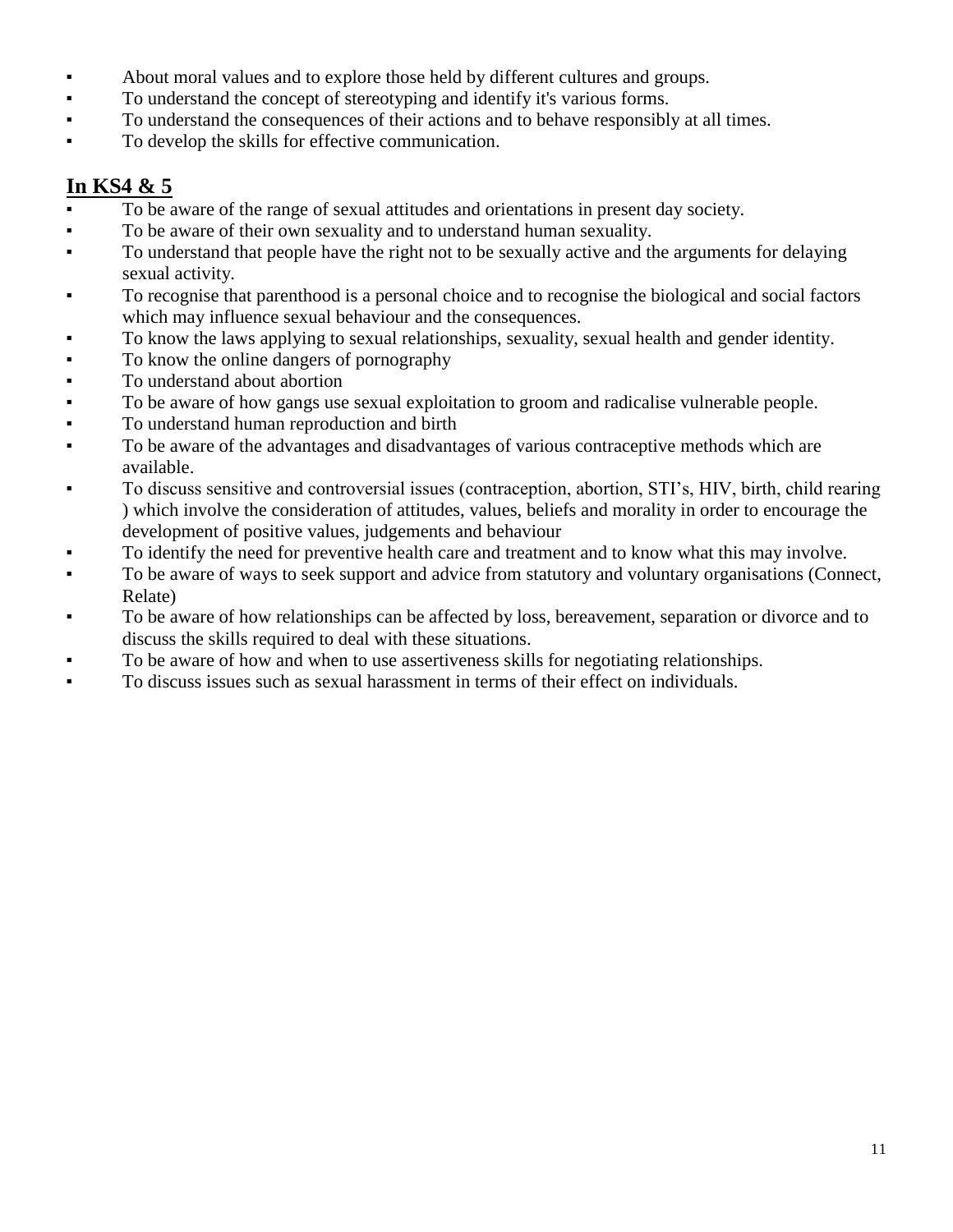#### lScheme of work for PSHE/SRE KS3 year 7 and 8.

|                   | Lessons 1                                                                                                             | Lessons 2                                                                                                                             | Lessons 3 | Lessons 4                                                                             | Lessons 5                             | Lessons 6                                                        |
|-------------------|-----------------------------------------------------------------------------------------------------------------------|---------------------------------------------------------------------------------------------------------------------------------------|-----------|---------------------------------------------------------------------------------------|---------------------------------------|------------------------------------------------------------------|
| Focus             | Friendships                                                                                                           | Relationships                                                                                                                         |           | Self respect                                                                          |                                       | Physical and<br>emotional changes.                               |
| Intro<br>/starter | What is a good friend?                                                                                                | Relationships                                                                                                                         |           | What is body image?                                                                   |                                       | What changes<br>happen when? What<br>do we know?                 |
| Main<br>body      | Appropriate<br>friendships. How to<br>spot and good friend or<br>a bad friend<br>Bullying - use of social<br>stories. | What is love. What are the different types<br>of love.                                                                                |           | How to have positive self<br>attitudes. Realisation of<br>photoshop magazine culture. |                                       | Periods.<br>Erections/wet<br>dreams. How they<br>happen and why? |
|                   |                                                                                                                       | Family relationships. Are there different<br>types of families? Gay parents,<br>multicultural families?<br>Looking at personal space. |           | Who is your<br>body for?                                                              | 'Hands out of<br>my pants'<br>hooklet | Appropriate<br>conversations to have<br>? Personal hygiene.      |
| Plenary           | How to be a good<br>friend. What<br>ingredients make a<br>qood friend?                                                | Role models for good relationships. How<br>do we spot a good relationship. What do<br>we want from a good relationship.               |           |                                                                                       |                                       | Chance to reflect and<br>ask questions.                          |
|                   |                                                                                                                       |                                                                                                                                       |           | 'Keeping my hands to myself'<br>'Touching curiosity' Social stories                   |                                       |                                                                  |

#### Scheme of work for PSHE/SRE KS3 year 9

|                   | Lessons 1                                                                                             | Lessons 2                                                                                 | Lessons 3                                                                                         | Lessons 4 | Lessons 5                                                                       | Lessons 6                                                                               |
|-------------------|-------------------------------------------------------------------------------------------------------|-------------------------------------------------------------------------------------------|---------------------------------------------------------------------------------------------------|-----------|---------------------------------------------------------------------------------|-----------------------------------------------------------------------------------------|
| Focus             | Puberty and changes                                                                                   | Physical<br>relationships.                                                                | What is pornography?<br>What do we know about it?                                                 |           | STD's                                                                           | Re cap of unit and<br>chance to ask<br>anything.                                        |
| Intro<br>/starter | Ground rules. What is<br>your body getting ready<br>to do?                                            | What are the<br>aspects of positive<br>relationships?                                     | Mobile device guidance.<br>Sending pics, the dangers of<br>online activity.                       |           | What are STD's                                                                  | Ask it basket. An<br>anonymous basket of<br>questions that the<br>class can go through. |
| Main<br>body      | Changes in boys and<br>girls.Physical and<br>emotional.                                               | What is sex? What<br>is it for?                                                           | The legal implications of sex<br>and online pornography.<br>What is grooming?<br>Internet safety. |           | Information and advice<br>on STD's (images if<br>appropriate for the<br>class.) |                                                                                         |
|                   |                                                                                                       | What happens?                                                                             |                                                                                                   |           | Including signposting<br>to health<br>professionals.                            |                                                                                         |
| Plenary           | Changes in the way we<br>treat each other as we<br>are getting older.<br>Respecting others<br>bodies. | Are there any<br>negatives of sex?<br>Is it risky?<br>This will lead into<br>next lesson. | Review of safety online and<br>what to do if you think you<br>are at risk.                        |           | Safe sex and<br>contraception.                                                  |                                                                                         |

# Scheme of work for PSHE/SRE year 10/11 KS4/5

|                   | Lessons 1                                                                                                                   | Lessons 2                                                                                            | Lessons 3                                                                                                    | Lessons 4                                                            | Lessons 5                                                                                               | Lessons 6                               |
|-------------------|-----------------------------------------------------------------------------------------------------------------------------|------------------------------------------------------------------------------------------------------|--------------------------------------------------------------------------------------------------------------|----------------------------------------------------------------------|---------------------------------------------------------------------------------------------------------|-----------------------------------------|
| Focus             | Ground rules/What<br>do we know?                                                                                            | Appropriate<br>relationships.                                                                        | Risky behaviour.                                                                                             | Risky behaviour.                                                     | Understanding<br>sexuality.                                                                             | Sexual<br>development.                  |
| Intro<br>/starter | What ages are you<br>aloud to do certain<br>things for example<br>Smoking, driving<br>getting married<br>etc.Differences in | What is a<br>relationship?<br>Identify different<br>types of<br>relationships.<br>Friends, families, | Generalised risky<br>situations? How<br>do you keep safe<br>at your age<br>now?helmet on<br>a bike, crossing | How can you<br>talk to people<br>online?<br>Messenger,<br>DM's Xbox. | Recap appropriate<br>relationships.<br>Recap ages of<br>consent. Recap<br>inappropriate<br>relationship | Separated lesson<br>for boys and girls. |